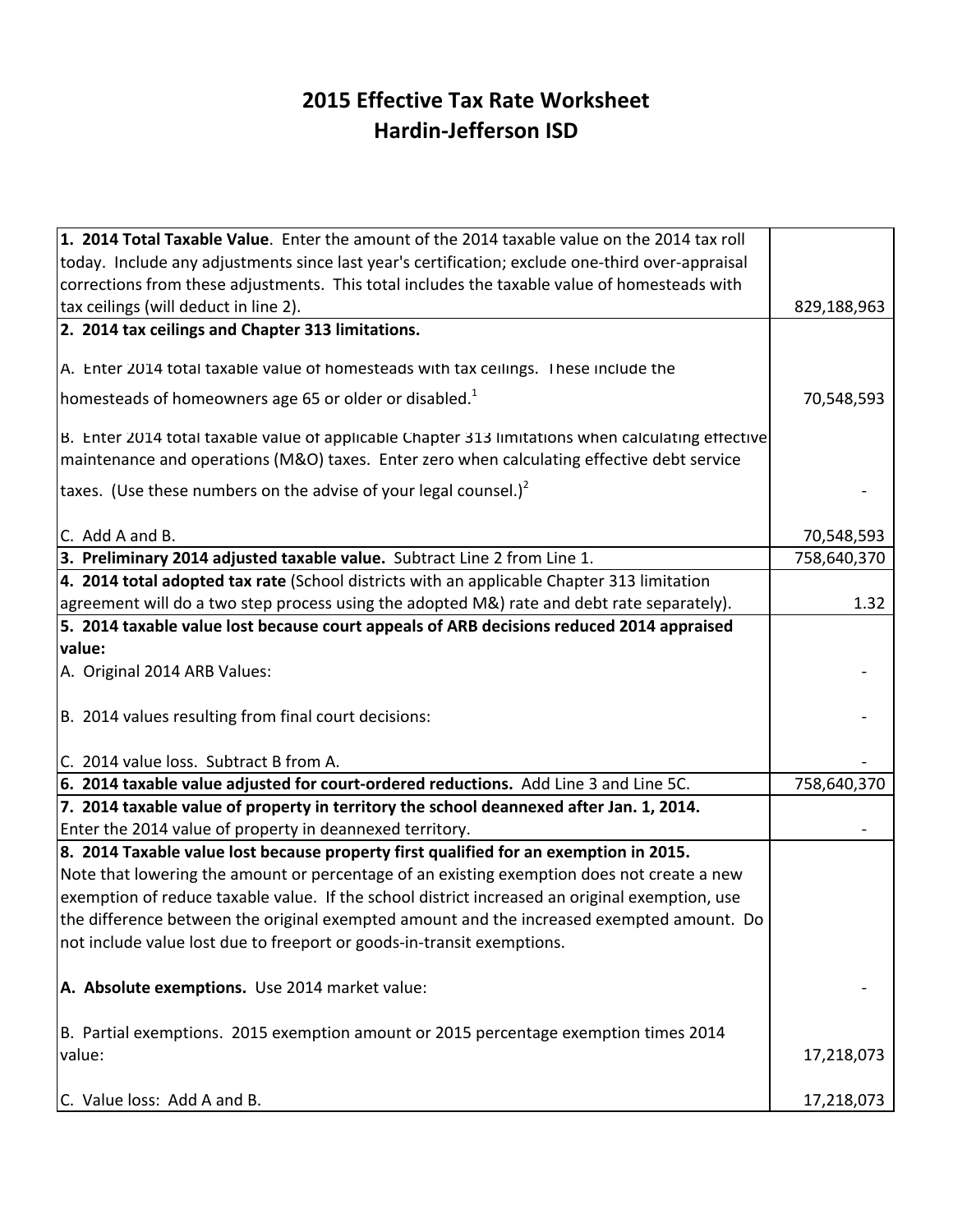| 9. 2014 taxable value lost because property first qualified for agricultural appraisal (1-d or 1-d-   |             |
|-------------------------------------------------------------------------------------------------------|-------------|
| 1), timber appraisal, recreational/scenic appraisal or public access airport special appraisal in     |             |
| 2015. Use only properties that qualified in 2015 for the first time; do not use properties that       |             |
| qualified in 2014.                                                                                    |             |
|                                                                                                       |             |
| A. 2014 market value:                                                                                 |             |
| B. 2015 productivity or special appraised value:                                                      |             |
| C. Value loss. Subtract B from A.                                                                     |             |
| 10. Total adjustments for lost value. Add lines 7, 8C and 9C.                                         | 17,218,073  |
| 11. 2014 adjusted taxable value. Subtract Line 10 from Line 6.                                        | 741,422,297 |
| 12. Adjusted 2014 taxes. Multiply Line 4 by Line 11 and divide by \$100.                              | 9,786,774   |
| 13. Taxes refunded for years preceding tax year 2014. Enter the amount of taxes refunded by           |             |
| the district for tax years preceding tax year 2014. Types of refunds include court decisions,         |             |
| corrections and payment errors. Do not included refunds for tax year 2014. This line applies          |             |
| only to tax years preceding tax year 2014.                                                            | 22,996      |
| 14. Adjusted 2014 taxes with refunds. Add Lines 12 and 13.                                            | 9,809,771   |
| 15. Total 2015 taxable value on the 2015 certified appraisal roll today. This value includes only     |             |
| certified values and includes the total taxable value of homesteads with tax ceilings (will deduct    |             |
| in Line 17). These homesteads include homeowners age 65 or older or disabled.                         |             |
| A. Certified values only: <sup>4</sup>                                                                | 823,654,916 |
| B. Pollution control exemption: Deduct the value of property exempted for the current tax             |             |
| year for the first time as pollution control property:                                                |             |
|                                                                                                       |             |
| C. Total value. Subtract B from A.                                                                    | 823,654,916 |
| 16. Total value of properties under protest or not included on certified appraisal roll.              |             |
| A. 2015 taxable value of properties under protest. The chief appraiser certifies a list of            |             |
| properties still under ARB protest. The list shows the appraisal district's value and the taxpayer's  |             |
| claimed value, if any, or an estimate of the value if the taxpayer wins. For each of the properties   |             |
| under protest, use the lowest of these values. Enter the total value.                                 | 1,176,430   |
|                                                                                                       |             |
| B. 2015 value of properties not under protest or included on certified appraisal roll. The chief      |             |
| appraiser gives school districts a list of those taxable properties that the chief appraiser knows    |             |
| about, but are not included at appraisal roll certification. These properties are not on the list of  |             |
| properties that are still under protest. On this list of properties, the chief appraiser includes the |             |
| market value, appraised value and exemptions for the preceding year and a reasonable estimate         |             |
| of the market value, appraised value and exemptions for the current year. Use the lower               |             |
| market, appraised or taxable value (as appropriate). Enter the total value.                           |             |
|                                                                                                       |             |
| C. Total value under protest or not certified: Add A and B.                                           | 1,176,430   |
| 17. 2015 tax ceilings and Chapter 313 limitations.                                                    |             |
|                                                                                                       |             |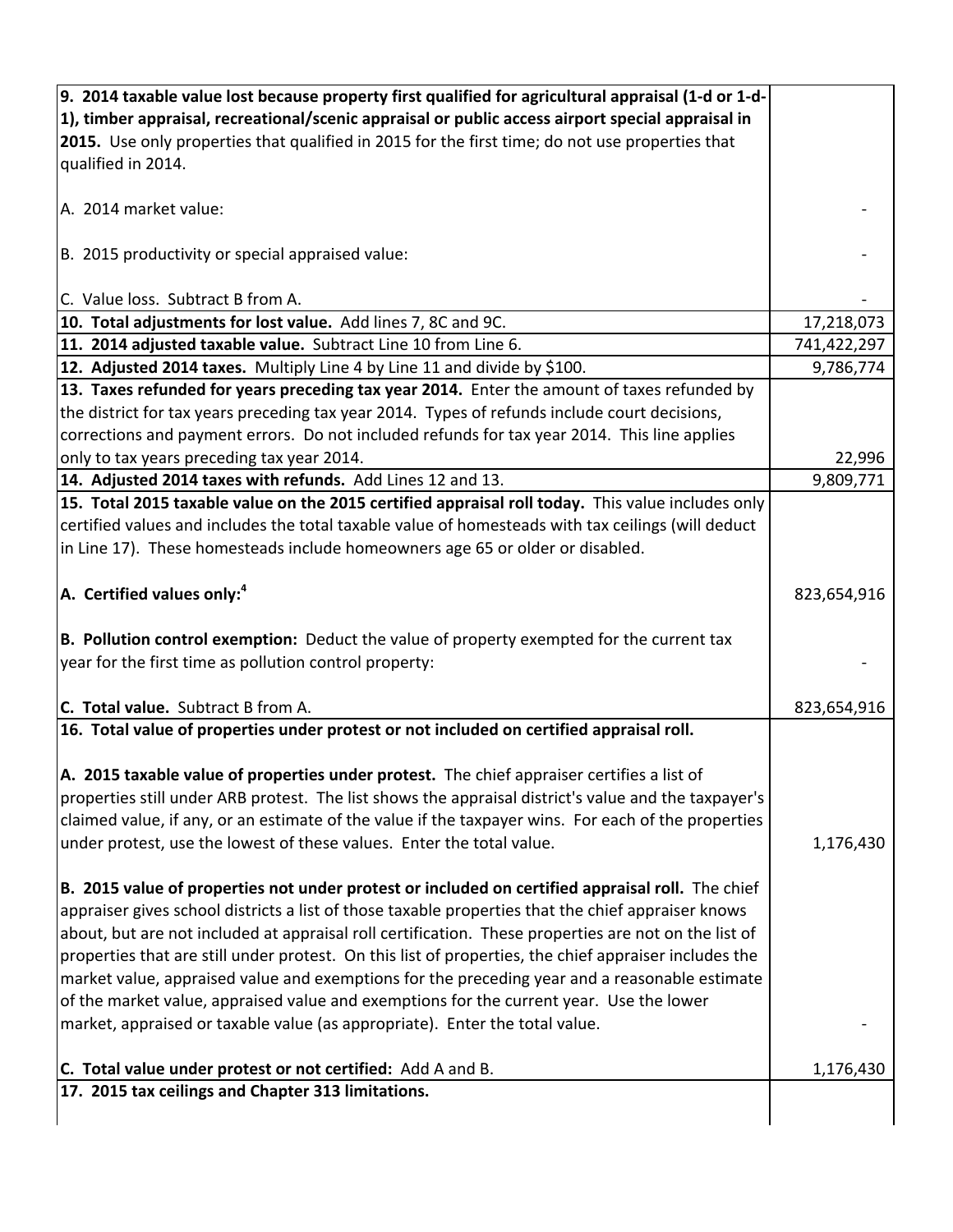| A. Enter 2015 total taxable value of homesteads with tax ceilings. These include the                                                                                                                                                    |             |
|-----------------------------------------------------------------------------------------------------------------------------------------------------------------------------------------------------------------------------------------|-------------|
| homesteads of homeowners age 65 or older or disabled. <sup>5</sup>                                                                                                                                                                      | 74,322,620  |
| B. Enter 2015 total taxable value of applicable Chapter 313 limitations when calculating effective<br>M&O taxes. Enter zero when calculating effective debt service taxes. (Use these numbers on<br>the advise of your legal counsel.)6 |             |
| C. Add A and B.                                                                                                                                                                                                                         | 74,322,620  |
| 18. 2015 total taxable value. Add Line 15C and 16C. Subtract Line 17.                                                                                                                                                                   | 750,508,726 |
| 19. Total 2015 taxable value of properties in territorty annexed after Jan. 1, 2014. Include                                                                                                                                            |             |
| both real and personal property. Enter the 2015 value of property in territory annexed by the                                                                                                                                           |             |
| school district.                                                                                                                                                                                                                        |             |
| 20. Total 2015 taxable value of new improvements and new personal property located in new                                                                                                                                               |             |
| improvements. New means the item was not on the appraisal roll in 2014. New additionsl to                                                                                                                                               |             |
| existing improvements may be included if the appraised value can be determined. New personal                                                                                                                                            |             |
| property in a new improvement must have been bought into the taxing unit after Jan. 1, 2014,                                                                                                                                            |             |
| and be located in a new improvement.                                                                                                                                                                                                    | 1,010,120   |
| 21. Total adjustments to the 2015 taxable value. Add Lines 19 and 20.                                                                                                                                                                   | 1,010,120   |
| 22. 2015 adjusted taxable value. Subtract Line 21 from Line 18.                                                                                                                                                                         | 749,498,606 |
| 23. 2015 effective tax rate. Divide Line 14 by Line 22 and multiply by \$100.                                                                                                                                                           | 1.31        |
| 24. 2015 effective tax rate for ISDs with Chapter 313 Limitations. Add together the effective                                                                                                                                           |             |
| tax rates for M&O and debt services for those school districts that participate in an applicable                                                                                                                                        |             |
| Chapter 313 limitations agreement.                                                                                                                                                                                                      |             |

Tex. Tax Code Section 26.012(14) Tex. Tax Code Section 26.012(6) Tex. Tax Code Section 26.04(a-1) and (c-1)  $\rm ^4$ Tex. Tax Code Section 26.012(6) Tex. Tax Code Section 26.012(6)(A)(i)  ${}^6$ Tex. Tax Code Section 26.012(6)(A)(ii)